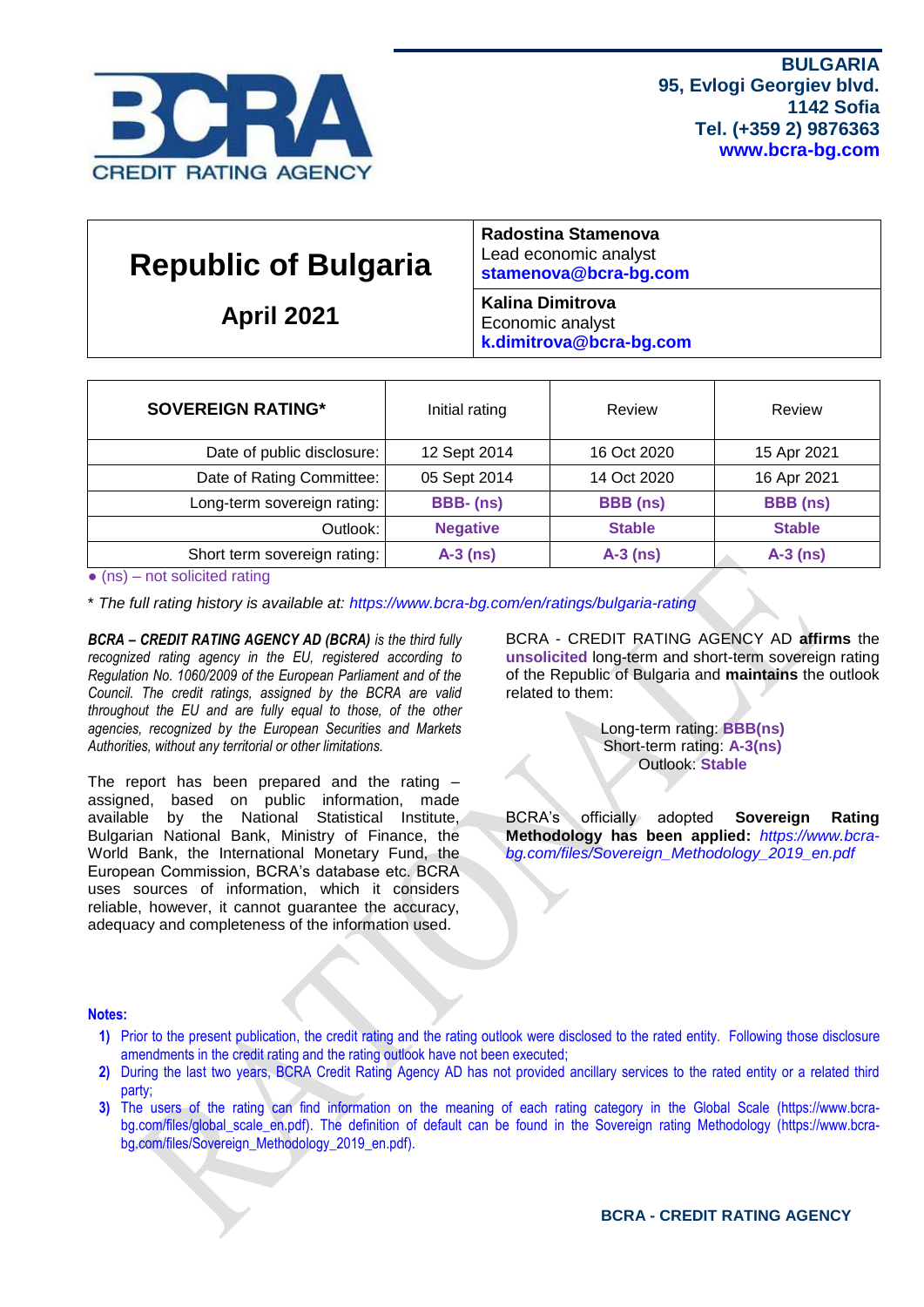

## **95, Evlogi Georgiev blvd., fl. 1** 1142 Sofia

#### **Overview of rating factors**

On the 4th of April, 2021, a general election was held in the country diring an *emergency epidemic situation.*  The turnout reached 50.61% (54.17% in 2017) and according to the official results the prime minister B. Borisov's GERB remains the leading political party (26.2%), yet, at a reduced share of votes compared to the previous election. The oppositional BSP also worsened its result (15.0%) as the second position is taken by the new formation of the showman S. Trifonov (17.7%). After convening the 45th National Assembly, the country's president, R. Radev, is expected to hand over to GERB the first exploratory mandate to form a future government.

The highly fragmented vote partly reflects the public sentiment expressed during the civil protests from the summer of 2020 demanding the resignation of senior government officials and the entire government for disregarding fundamental democratic principles. In view of the results and the forthcoming presidential elections in the autumn, we expect a continuation of the internal political and institutional confrontation in the coming months.





*Source: National Statistical Institute*

The COVID-19 pandemic and the unprecedented measures taken to limit the infection have adversely impacted the economic activity in the country. As a result, the **Bulgarian economy** declined by 4.2% in real terms in 2020. In terms of expenditure components, the deterioration was due to the negative contribution of investment and exports. Final consumption's contribution to the dynamics of GDP remained positive, mainly due to the government consumption, albeit strongly decreased. Concurrently, the households' expenditures grew only by 0.2% in 2020 being affected by the social distancing measures, the increased unemployment and the deteriorated consumer confidence. The limited **tel.: (+359-2) 987 6363 www.bcra-bg.com** 

demand and uncertainty also impacted the investment decisions of companies, hence, gross fixed capital formation decreased by 5.1%. The negative contribution of net exports to GDP growth increased on an annual basis as the real decline in exports of goods and services of 11.3% in 2020 outpaced the parallel drop in imports of 6.6%.

**Figure 2: Contribution to real GVA growth: 2016 – 2020**



On the supply side, **gross value added** decreased by 4.3% in 2020. This was mostly attributed to the collapse in the aggregate sector of trade, transport, accommodation and food service activities by 11.9%. The sector of arts, entertainment and recreation has been also among the most affected, falling by 15.9%. GVA in the industry marked a 5.1% decrease while the slowdown in construction was limited to 1% on an annual basis. Positive changes have been solely observed in the sectors of public administration, financial and insurance activities and ICT.

The drivers of economic growth remain subdued. At the time of preparing this Report, Bulgaria and its main trading partners are at the peak of the third wave of the pandemic, which necessitated the extension of some of the anti-epidemic measures introduced in the autumn of 2020. Against this background, we expect the smooth recovery of economic activity to begin only in the second half of the year, supported by the progress of vaccination. The European Commission forecasts<sup>1</sup> Bulgarian GDP growth to reach 2.7% for 2021 and accelerate to 4.9% in 2022.

The spread of the pandemic transformed into a strongly negative shock for **international trade** in 2020. The nominal exports of Bulgarian goods decreased by 6.9%, and the imports - by 8.9% on an annual basis. The downward dynamics of both imports and exports have been affected not only by

1

<sup>1</sup> EC, Winter Economic Forecast 2021.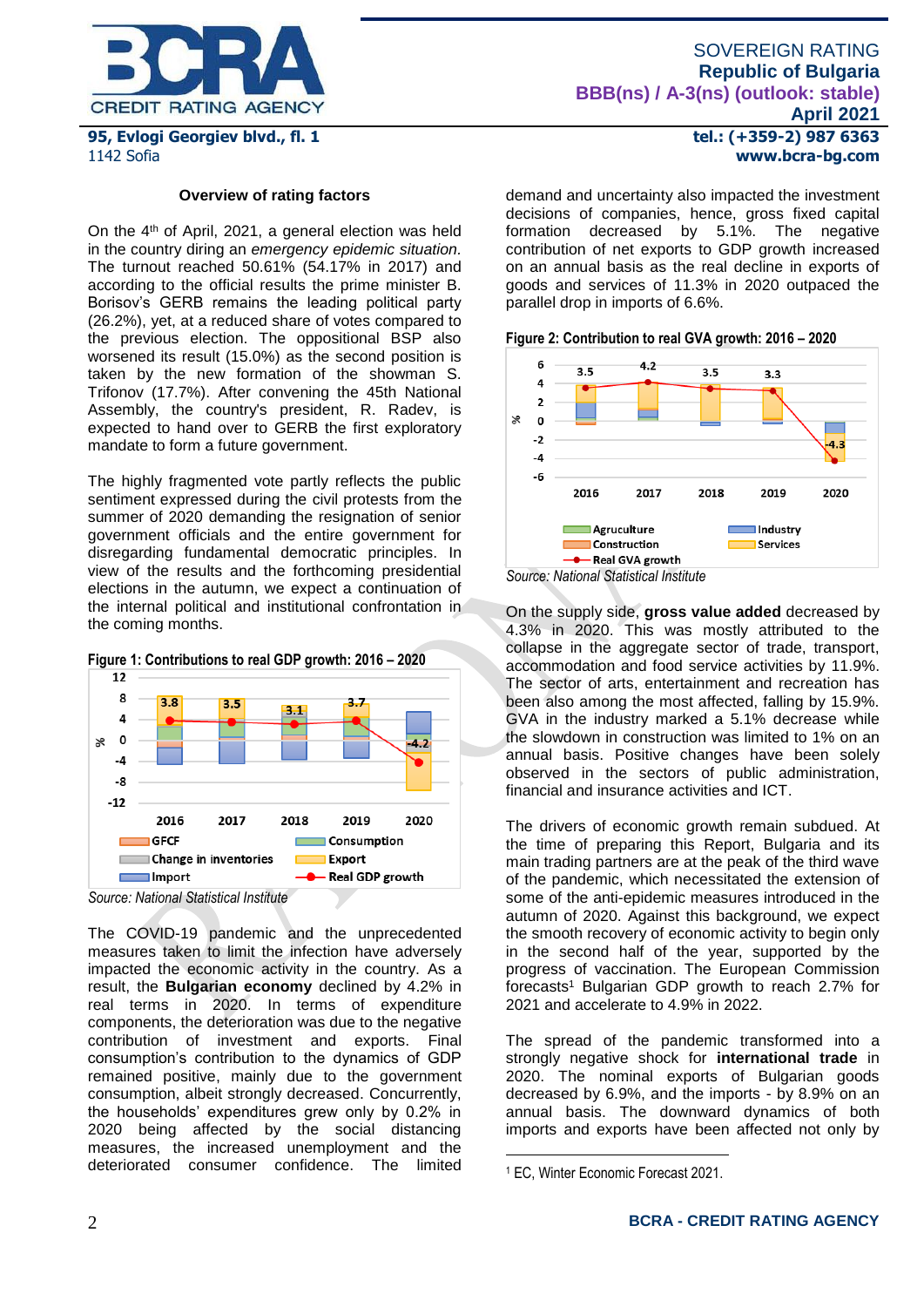

## **95, Evlogi Georgiev blvd., fl. 1** 1142 Sofia

the collapse in international oil prices and weaker demand for fuels but also by the significantly reduced demand for investment goods associated with the effects of the economic crisis. Trade with third countries was dominant to the decrease of foreign trade flows in 2020.

# **Figure 3: Current account: 2016 – 2020**



*Source: National Statistical Institute*

In 2020, the **current account** of the economy reported a deficit amounting to EUR 400 million (0.7% of GDP), compared to a surplus of EUR 1 121 million (1.8% of GDP) for the previous 2019. As a result of the sharp decline in exports of tourism and transport services, the surplus in trade in services decreased by EUR 1 925 million (39.3%) on an annual basis which made a major contribution to the deterioration of the current account. The balance on the secondary income, which remained positive but decreasing by EUR 1 173 million (66.1%) due to the lower remittances from abroad, had an additional effect. Concurrently, the trade deficit narrowed by EUR 1 036 million (35.6%), reflecting the outpacing decline in nominal imports of goods compared to exports. The lower negative balance of primary income (by EUR 540 million or 20.5%) which owed to the decreased amount of paid-in investment income had also a limiting effect on the deterioration of the current account in 2020.

The inflow of foreign investment to the country was on the rise despite the uncertainty caused by the pandemic. Net **FDI<sup>2</sup>** for 2020 increased by EUR 590 million on an annual basis, reaching EUR 2 124 million (3.5% of GDP). Debt instruments, which amounted to EUR 1 029 million, had a dominant share in the structure of capital flows.

The country's **gross external debt** reached EUR 38 446 million or 63.4% of GDP as of end-2020. The **tel.: (+359-2) 987 6363 www.bcra-bg.com** 

amount of debt increased by EUR 3 143 million (8.9%) compared to the end of 2019, with the main contribution of the general government sector. The public debt increased by EUR 1 192 million (36.7%) as a result of the Eurobond emissions. The long-term debt remained predominant in the maturity structure with a share of 76.1%, and the coverage of short-term external debt by international reserves increased to 336.4% (from 280.3% at the end of 2019).



*Source: Bulgarian National Bank*

The **BNB's international reserves** increased by EUR 6 013 million (24.2%) in 2020 on an annual basis, reaching EUR 30 848 million. The reserve coverage of the average imports of goods and non-factor services rose to 11.1 months, and the coverage of the monetary base amounted to 137.7%. This is a solid buffer guaranteeing the stability of the fixed exchange rate until the adoption of the euro. The **net international investment position** continues to improve as a result of the outpacing growth of gross external assets compared to the growth of liabilities. The negative balance fell to 28.5% of GDP at the end of 2020 compared to 32% in 2019.

After in 2019 the **labour market** reported record low unemployment (4.2% of the active population over 15 years) and record high employment (54.2%) for the last 15 years, in 2020 conditions expectedly deteriorated as a result of the anti-epidemic<br>measures. The frequent amendment of the measures. The frequent amendment of the regulations regulating the restrictive sanitary measures had a strong adverse effect on the temporarily closed sectors despite the state support provided in response. The employment declined to 52.7%, as young people were particularly affected. The unemployment rate in the country reached 5.1% (according to the LFS), and the number of registered unemployed according to the Employment Agency (15-64 y.o.) was 30% higher on average in 2020 compared to 2019, reaching 241 thousand people.

1

<sup>2</sup> Reported in accordance with the directional principle.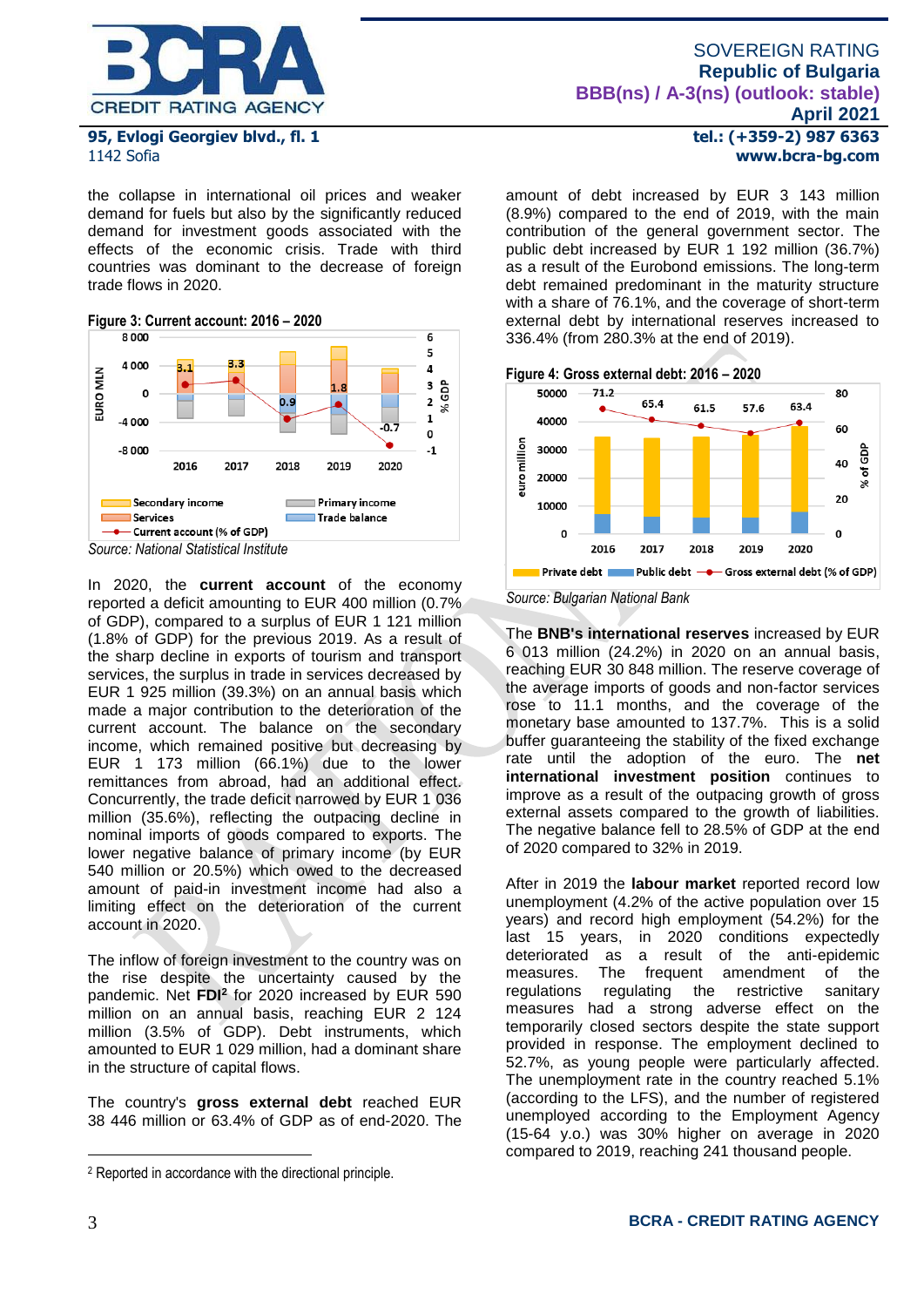

**95, Evlogi Georgiev blvd., fl. 1** 1142 Sofia

**Labour incomes**, however, retain their upward trend. The average monthly gross wage reached BGN 1 378 in 2020, rising nominally by 9.5%. The growth in the private sector slowed down, and that in the public sector changed a little compared to 2019. Among the economic activities that marked a nominal decline in wages, the most significant was that in the aggregate sector of arts, entertainment and recreation, followed by agriculture and tourism. Measured by GDP per capita, the purchasing power in Bulgaria reached 29.5% and 26.5% of the EU and EA averages, respectively in 2020.

**Figure 5: HICP – an annual rate of change: 2018 – 2020**



The HICP annual rate of **inflation** slowed sharply in the course of 2020, falling from 3.4% in January to zero in December. Thus, the average annual inflation rate fell from 2.5% in 2019 to 1.2% in 2020. The main contributors to the downward dynamics have been the collapse in international oil prices and the contraction of domestic demand due to the unprecedented health crisis, while food prices strengthened their role as the main inflation driver. In 2021, we expect a slight acceleration of inflation, following the gradual increase in international prices of food and petroleum products and the recovery of economic activity in the country.



*Source: Ministry of Finance*

**tel.: (+359-2) 987 6363 www.bcra-bg.com** 

The negative socio-economic effects of the pandemic have been testing the **fiscal sustainability** of the countries, but Bulgaria has faced the current crisis with accumulated reserves and a low level of government debt thanks to its long-standing budgetary discipline. These factors were good preconditions for the government to take discretionary measures to stimulate economic activity in the country.

Total budget revenues in 2020 marked a minimal growth of 0.6% YoY. Despite the muted economic activity, tax revenues increased by 1.6%. The increase in the minimum wage and the budget sector remunerations, as well as the measures to support employment and household incomes, contribute to maintaining the positive dynamics in the receipts from social security contributions and personal income taxes, which increased by 4.4% and 4.3% per annum, respectively. Concurrently, revenues from indirect taxes were more strongly affected by the negative effects of the pandemic, with VAT and excise receipts declining by 0.6% and 0.8% on an annual basis, respectively. Lower oil prices were an additional factor of the declining revenues from excise duties, VAT on imports and customs duties. The decrease of 8.4% in non-tax revenues also had a negative contribution to the growth of total revenues in 2020, while aid and donations recorded an increase of 9.4%.

Public spending in 2020 increased by 5.9% on an annual basis, driven by the current spending to minimise the socio-economic effects of the crisis. Expenditures on social security increased by 11.1%, reflecting the actualisation of pensions and the anticrisis assistance added to them, as well as the increase in the expenditures for unemployment compensations. Personnel costs increased by 13.2% compared to 2019 due to the hike in public sector salaries at the beginning of 2020 and the subsequent additional increase for frontline workers in the fight against infection. Significant annual growth of 32% was reported in subsidies, mainly as a result of payments under the subsidised employment programme. On the other hand, capital expenditures decreased by 32.7%, partly limiting the overall growth rate of expenditures, and their dynamics largely reflected the base effect of the one-time payment made in 2019 for the purchase of new fighter jets.

The excess of expenditures over revenues in 2020 led to a negative budget balance under the Consolidated Fiscal Program (CFP) amounting to BGN 3 533 million or 3% of GDP. This represents an improvement compared to the last update of the Ministry of Finance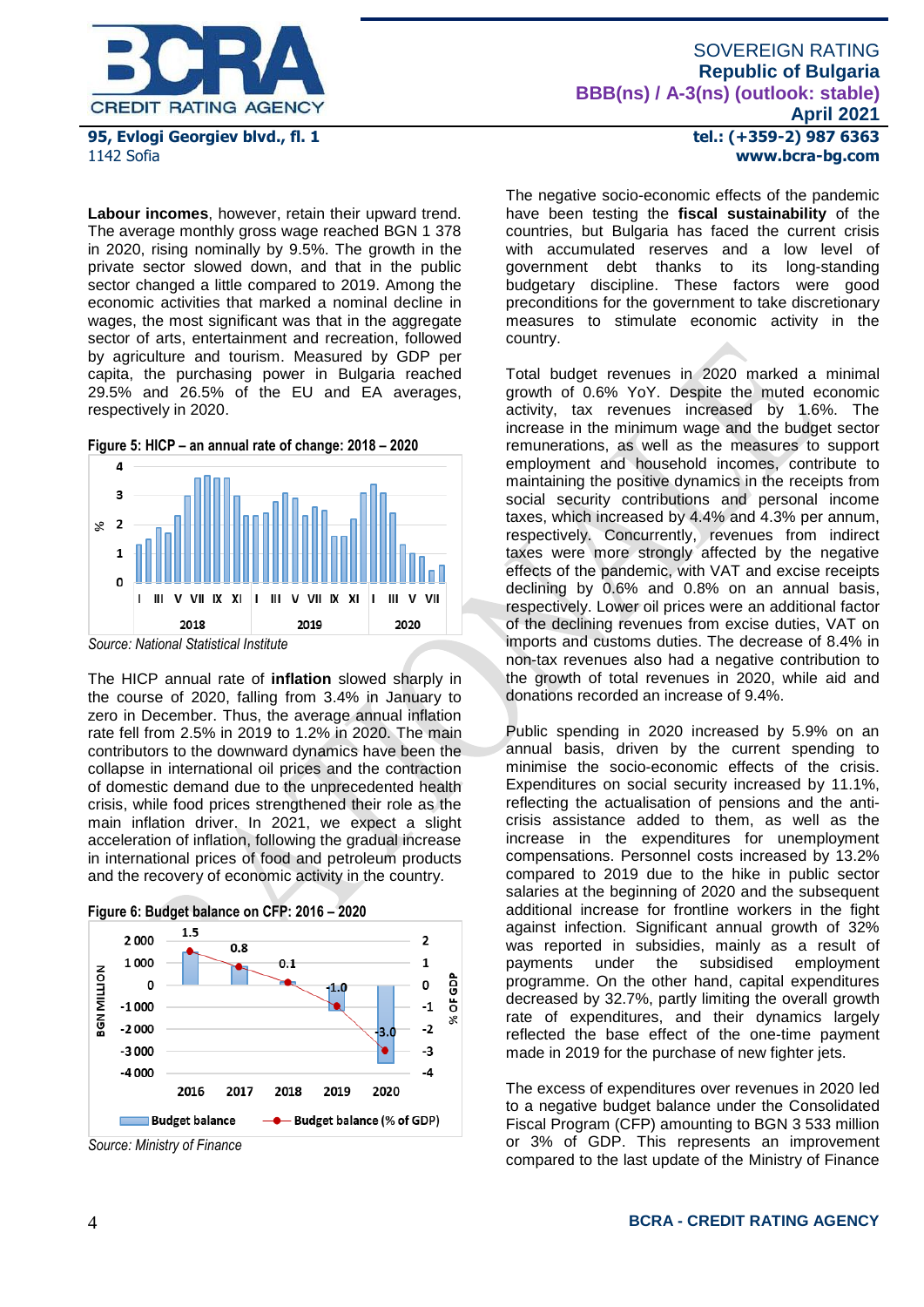

## **95, Evlogi Georgiev blvd., fl. 1** 1142 Sofia

annual projections<sup>3</sup>. The deterioration of the epidemic situation at the end of the last year necessitated the reintroduction of restrictive measures and, accordingly, the extension of the period of fiscal support measures and the launch of new ones within the current year.

The temporary discretionary expenditures planned for 2021 will be mainly focused on transfers and benefits for households and businesses and the continuation of the subsidised employment programme. The strengthening of the health care system remains a key accent of the expenditure policy. The minimum pension and the pension ceiling increase from the beginning of 2021 and a new update in the amount of pensions will be set starting July 1, 2021. Funds have been provided to increase personnel costs for another year. The reduced VAT rate of 9% for certain goods and services will continue to apply until the end of 2021.

The planned CFP deficit for 2021 is 3.9% of GDP, and for the next two years, it is projected to gradually decrease to 1.8% of GDP in 2023. In addition, support for the sustainability of public finances is expected in line with the new EU Recovery and Resilience Facility. Concurrently, there is a risk to the implementation of the envisaged budgetary consolidation in case control over the pandemic is not achieved in 2021. This would require the extension of temporary measures concerning current expenditures and would hinder the execution of the planned revenues.





*Source: Ministry of Finance*

**Government debt** at the end of 2020 amounted to BGN 27 505 million (23.2% of GDP), nominally **tel.: (+359-2) 987 6363 www.bcra-bg.com** 

increasing by BGN 5 482 million compared to the end of 2019. The debt-to-GDP ratio increased by 4.8 pp. due to financial needs arising from the anti-crisis fiscal measures and the decline in GDP. The increase was mainly attributable to the external debt, which increased by BGN 5 318 million on an annual basis, and its relative share reached 79.5% of the total government debt (compared to 75.1% in 2019).

In September 2020, the government successfully issued Eurobonds totalling EUR 2.5 billion, divided equally into two tranches with maturities of 10 and 30 years. This is the country's first placing on the international capital markets after the issue in March 2016. The achieved yield on the 10-year notes (0.389%) has been record low for the country, and the 30-year tranche marked a record in terms of maturity. As a result of these operations, the maturity structure of the debt of the Central Government subsector showed positive changes. The relative share of debt with a residual maturity exceeding 10 years increased by 8 pp. on an annual basis to 25.8% at the end of 2020. At the same time, debt with a maturity of up to 1 year decreased to 3.2% of the total debt from 5.5% at the end of 2019.

**Figure 8: Currency structure of Central Government sector debt: as of end-2020**



*Source: Ministry of Finance*

The debt-to-GDP ratio of Bulgaria remains the second lowest in the EU (after Estonia), although increased, and the interest rate and currency structures of debt minimise market risks. Floating interest rate debt accounted for only 2.3% of total central government debt at the end of 2020. Euro-denominated debt predominated in the currency structure with a share of 81.7% followed by the debt in the national currency (18%), which has determined a low currency risk in the context of the currency board operating in the country.

Government debt sustainability is also underpinned by the low share of interest payments, which amounted to only 1.4% of total revenues in 2020.

<u>.</u>

<sup>3</sup> The National Assembly revised the Budget 2020 in parallel with the adoption of Budget 2021, and the deficit for 2020 was increased to BGN 5.2 billion (4.4% of the projected GDP).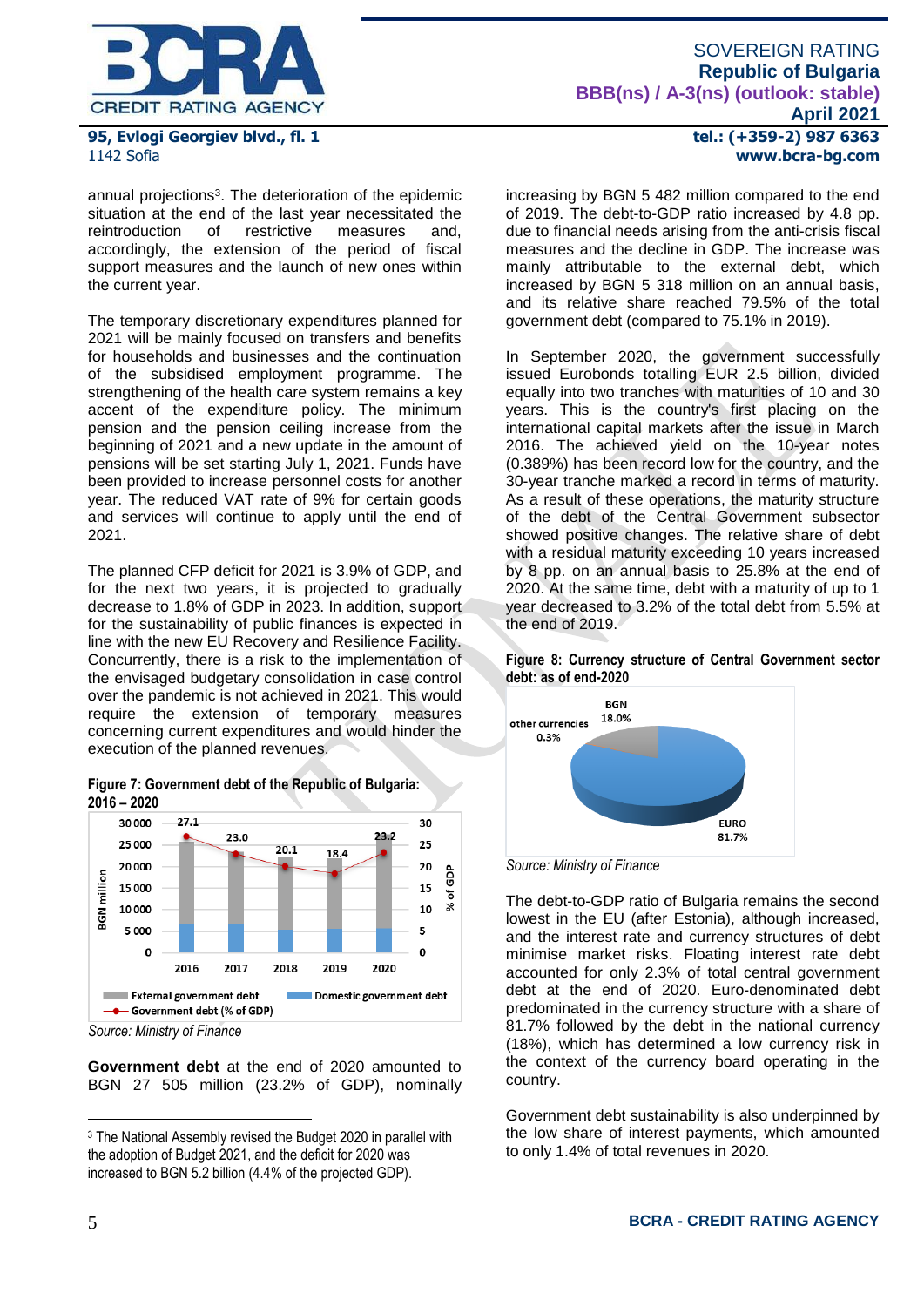

**95, Evlogi Georgiev blvd., fl. 1** 1142 Sofia

**Figure 9: Long-term interest rate for convergence assessment purposes: 2018 – 2020** 



Bulgarian government securities have the lowest **yield** among the non-euro area EU Member States. The long-term interest rate for convergence assessment purposes stood at 0.19% as of December 2020 (- 0.21% being the EA average). These results demonstrate high investor confidence, built on longstanding fiscal discipline, low government debt and ERM II accession.

On July 10, 2020, Bulgaria became a member of the EU Banking Union, and the Bulgarian lev officially became part of the ERM II, as it was agreed that the country would maintain its existing currency board regime until the final adoption of the euro currency. The ECB commenced its direct supervision of five Bulgarian banks at the end of the year.

The **banking sector** remained stable in 2020 despite the ongoing consolidation and the initial effects of the corona crisis. The sustained growth of total assets and deposits, as well as timely regulatory measures, support the solvency of the banking system, which maintains high levels of overall capital adequacy (22.7%) and liquidity (LCR of 279%).

The lending to the non-financial sector has been slowing down in the state of uncertainty over 2020 to 4.8% from 8.8% for 2019. Concurrently, under the *Procedure for Deferral and Settlement of Liabilities Payable to Banks and their Subsidiaries – Financial Institutions*, debts amounting to BGN 8,1 billion or 92.2% of applications submitted have been approved as of end-December. This amount represented 11.8% of the gross value of loans. Deferred liabilities under this Procedure have not been classified as nonperforming, which contributed to the further reduction of the non-performing loans ratio to 8.2% (excluding credit institutions) - by 1 pp. lower on an annual basis.

**tel.: (+359-2) 987 6363 www.bcra-bg.com** 

With the expiration of the credit moratorium<sup>4</sup>, the effects of the crisis on the financial condition of borrowers and the expected deterioration in the quality of bank portfolios will begin to materialise.





*Source: Bulgarian National Bank*

The system made a profit as of end-2020, which, however, was 51.4% lower on an annual basis. According to the BNB guidelines, it should also be fully capitalised considering the continuing economic uncertainty, like that of 2019. Low interest rates, subdued economic activity and new challenges for banking institutions themselves are putting pressure on profitability. Net interest income and net fees and commission income recorded an annual decline of 3.5% and 6.1%, respectively, while the value of impairments incurred increased more than twofold.

#### **Outlook**

**The stable outlook** reflects BCRA's opinion that risks to Bulgaria's sovereign rating are currently balanced. The re-tightening of restrictive measures continues to stifle economic activity, but progress in the vaccination process should boost growth in the second half of 2021. The deterioration in fiscal balances is justified in view of the countercyclical impact of discretionary measures, as well as despite the increase in government debt, its risk profile remains favourable. The dynamics of the balance of payments presupposes retaining a stable external position and maintaining high levels of reserve adequacy.

Concurrently, uncertainty remains regarding the shortterm forecasts for the development of the coronavirus pandemic, and stems also from the political cycle in

<u>.</u>

<sup>4</sup> See more about the terms of the moratorium on:

[https://www.bnb.bg/PressOffice/POPressReleases/POPRDate/PR](https://www.bnb.bg/PressOffice/POPressReleases/POPRDate/PR_20201211_EN) [\\_20201211\\_EN](https://www.bnb.bg/PressOffice/POPressReleases/POPRDate/PR_20201211_EN)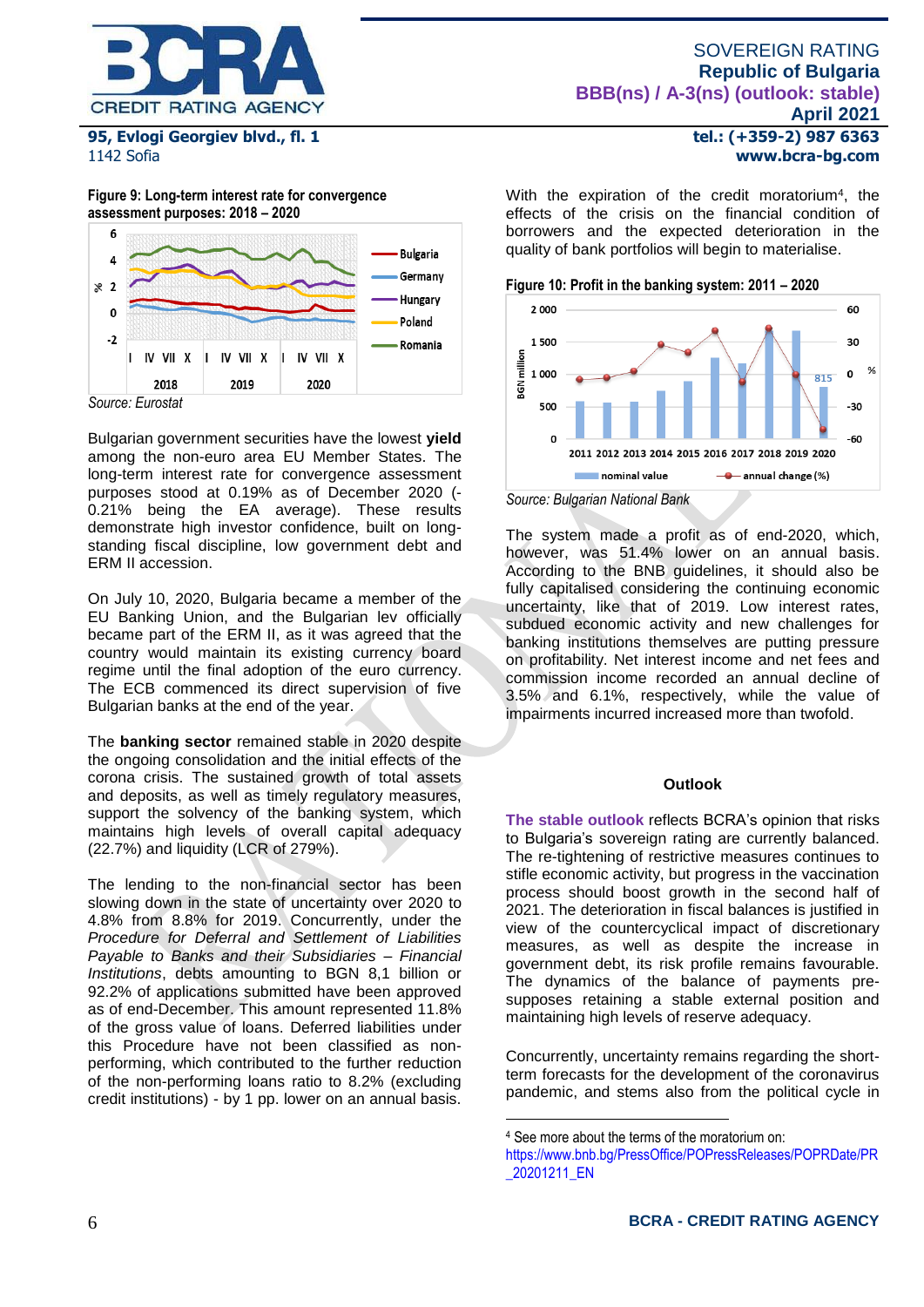

**95, Evlogi Georgiev blvd., fl. 1** 1142 Sofia

the country, although we do not expect sharp turns in the economic policy of the next government.

Factors that could lead to **positive** pressure on the Sovereign Rating and/or the Outlook include:

- Implementation of important structural reforms and progress in problematic areas for the country such as the fight against corruption and the rule of law;
- Progress in joining the euro area process;
- Sustainable recovery of economic activity and acceleration of the real convergence to the EU average income level.

The Sovereign Rating and/or the Outlook would be **negatively** affected in case of:

- Slowdown in fiscal consolidation, leading to a serious increase in the level of government debt;
- Renewal of external imbalances and decline in international reserves;
- The emergence of stress in the financial system of the country.

**tel.: (+359-2) 987 6363 www.bcra-bg.com** 

#### **Summary minutes of the Rating Committee:**

On the 15<sup>th</sup> of April 2021, Rating Committee of BCRA – CREDIT RATING AGENCY (BCRA) had a session, on which the **Report regarding the affirmation of the unsolicited sovereign rating of Republic of Bulgaria** was discussed. The session was run by D.Sc. (Econ.) Mr. Kiril Grigorov, in his capacity as chairmen of the Rating Committee.

The members of the Rating Committee discussed the grades of numerous credit rating factors included in the **Sovereign Rating Model** according to the **Sovereign Rating Methodology**. Key points discussed included:

- The current political situation following the regular general elections;
- The recovery prospects for the economic activity;
- The external indicators' dynamics;
- The execution of the Consolidated Fiscal Program in 2020 and the medium-term fiscal targets;
- The sovereign debt sustainability;
- The current condition of the banking sector.

The current sovereign rating and the related outlook have been affirmed based on the above discussion.

#### **Regulatory announcements**

#### **Rating initiative:**

#### **This rating is unsolicited**

| <b>Unsolicited sovereign rating</b>                    |                |  |  |  |
|--------------------------------------------------------|----------------|--|--|--|
| With Rated Entity or Related Third Party Participation | N <sub>O</sub> |  |  |  |
| Access to Internal Documents                           | NO.            |  |  |  |
| With Access to Management                              | NΩ             |  |  |  |

The complete version of BCRA's policy on unsolicited credit/sovereign ratings can be downloaded through the following link:

[https://www.bcra-bg.com/files/policy\\_unsolicited\\_rating\\_en.pdf](https://www.bcra-bg.com/files/policy_unsolicited_rating_en.pdf)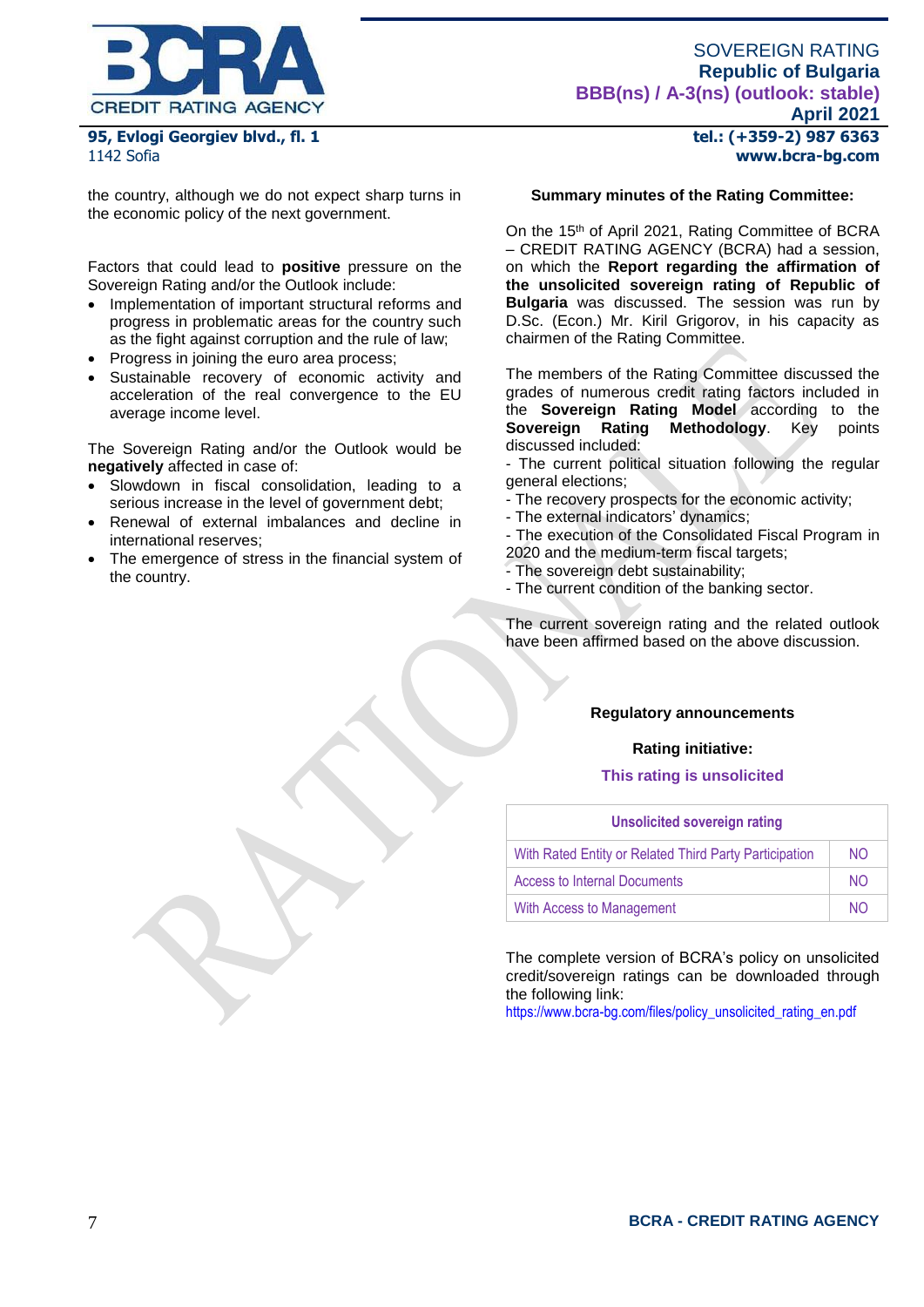

**95, Evlogi Georgiev blvd., fl. 1** 1142 Sofia

## **Main Macroeconomic Indicators:**

| <b>Republic of Bulgaria</b>                             | Developing economy <sup>1</sup> |          |          |          |                |
|---------------------------------------------------------|---------------------------------|----------|----------|----------|----------------|
| <b>MAIN MACROECONOMIC INDICATORS</b>                    |                                 |          |          |          |                |
|                                                         | 2020                            | 2019     | 2018     | 2017     | 2016           |
| Gross domestic product (million BGN)                    | 118 605                         | 119 772  | 109 743  | 102 345  | 95 131         |
| Final consumption (million BGN)                         | 94 101                          | 90 646   | 83 618   | 77 561   | 72 340         |
| Gross capital formation (million BGN)                   | 22 488                          | 25 280   | 23 3 28  | 20 349   | 18 081         |
| Exports of goods and services (million BGN)             | 66 581                          | 76 884   | 72 232   | 68 857   | 60 926         |
| Imports of goods and services (million BGN)             | 64 565                          | 73 038   | 69 434   | 64 4 21  | 56 217         |
| GDP (annual real growth rate, %)                        | $-4.2$                          | 3.7      | 3.1      | 3.5      | 3.8            |
| GDP per capita <sup>2</sup> (BGN)                       | 17 110                          | 17 140   | 15 600   | 14 450   | 13 3 20        |
| Average gross monthly wages and salaries (BGN)          | 1 3 8 7                         | 1 2 6 7  | 1 1 4 6  | 1 0 3 7  | 948            |
| Unemployment rate <sup>3</sup> (population aged 15+; %) | 5.1                             | 4.2      | 5.2      | 6.2      | 7.6            |
| HICP - annual average rate of change (%)                | 1.2                             | 2.5      | 2.6      | 1.2      | $-1.3$         |
| Exchange rate BGN / EUR                                 | 1.96                            | 1.96     | 1.96     | 1.96     | 1.96           |
| Exchange rate BGN / USD                                 | 1.72                            | 1.75     | 1.66     | 1.74     | 1.77           |
| <b>EXTERNAL SECTOR</b>                                  |                                 |          |          |          |                |
| in million EUR                                          | 2020                            | 2019     | 2018     | 2017     | 2016           |
| Current account                                         | $-400$                          | 1 1 2 1  | 532      | 1736     | 1493           |
| Trade balance                                           | $-1872$                         | $-2908$  | $-2706$  | $-773$   | $-992$         |
| Services                                                | 2970                            | 4894     | 4 1 3 2  | 3 0 5 1  | 3 4 0 5        |
| Primary income                                          | $-2098$                         | $-2638$  | $-2689$  | $-2257$  | $-2416$        |
| Secondary income                                        | 601                             | 1774     | 1795     | 1715     | 1496           |
| Capital account                                         | 947                             | 892      | 602      | 530      | 1071           |
| Foreign direct investment <sup>4</sup>                  | 2 1 2 4                         | 1534     | 968      | 1606     | 940            |
| Gross external debt                                     | 38 4 46                         | 35 30 3  | 34 487   | 34 211   | 34 655         |
| International investment position, net                  | $-17259$                        | $-19612$ | $-20806$ | $-22563$ | $-23174$       |
| <b>BNB</b> reserve assets                               | 30 848                          | 24 8 36  | 25 0 72  | 23 662   | 23 899         |
| % of GDP                                                |                                 |          |          |          |                |
| <b>Current account</b>                                  | $-0.7$                          | 1.8      | 0.9      | 3.3      | 3.1            |
| Trade balance                                           | $-3.1$                          | $-4.7$   | $-4.8$   | $-1.5$   | $-2$           |
| Services                                                | 4.9                             | 8        | 7.4      | 5.8      | $\overline{7}$ |
| Primary income                                          | $-3.5$                          | $-4.3$   | $-4.8$   | $-4.3$   | $-5$           |
| Secondary income                                        | $\mathbf{1}$                    | 2.9      | 3.2      | 3.3      | 3.1            |
| Capital account                                         | 1.6                             | 1.5      | 1.1      | 1        | 2.2            |
| Foreign direct investment <sup>4</sup>                  | 3.5                             | 2.5      | 1.7      | 3.1      | 1.9            |
| Gross external debt                                     | 63.4                            | 57.6     | 61.5     | 65.4     | 71.2           |
| International investment position, net                  | $-28.5$                         | $-32$    | $-37.1$  | $-43.1$  | $-47.6$        |
| <b>BNB</b> reserve assets                               | 50.9                            | 40.6     | 44.7     | 45.2     | 49.1           |